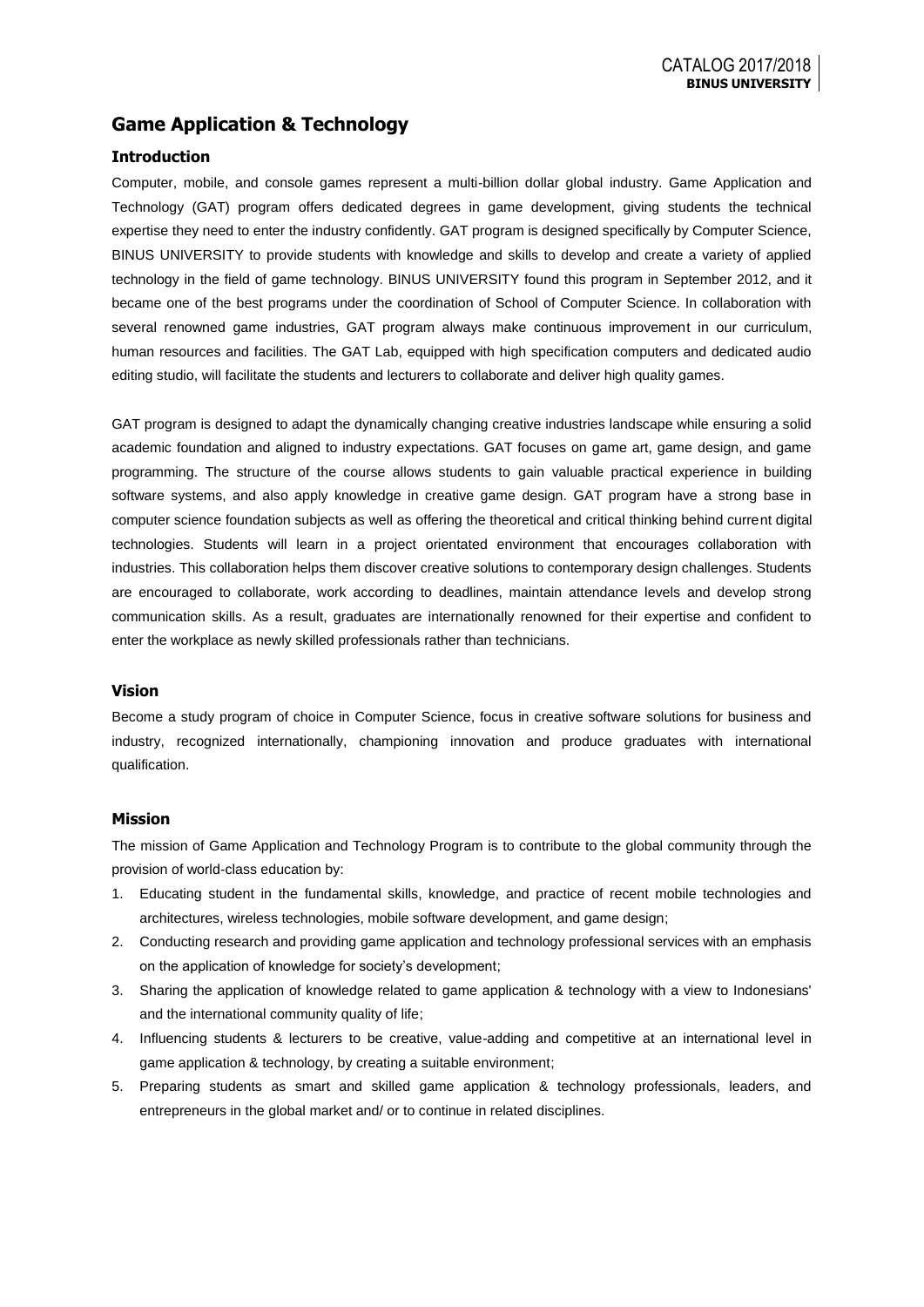## **Program Objective**

The objectives of the program are:

- 1. To provide students with a solid foundation of mathematical, algorithm principles, computer science knowledge and ethical that will be needed in IT practice;
- 2. To provide students with skills to apply design and development principles in the construction of software system applied in database technology, intelligence system, networking, multimedia development, game design and game technology;
- 3. To prepare students with abilities to keep up-to-date with the latest Information Technology specially in computer game technology trends, developments and industries;
- 4. To prepare students with abilities in problem solving and good communication skills to be able to work as an individual or in a team in an IT environment.

### **Student Outcomes**

After completing the study, graduates are:

- 1. Able to create software application design with the implementation of database system principal design to solve structured and semi-structured data;
- 2. Able to design software application solution based on problem analysis which can be solved with structured approach in informatics area;
- 3. Able to assess information and communication technology trend to deliver alternative solution of software development;
- 4. Able to create game software with the implementation of multimedia, computer network, and applicative database with use of artificial intelligence algorithm to solve real industry problems.

### **Prospective Career of the Graduates**

After finishing the program, the graduate of Game Application and Technology Program could follow a career as:

- 1. Game Engineer / Developer
- 2. Game Designer
- 3. Game Artist / Technical Artist
- 4. Game Audio Engineer
- 5. Game Director / Chief Technology Officer
- 6. Game Content Provider
- 7. Game Consultant
- 8. Game Publisher
- 9. Entrepreneur

### **Curriculum**

The present curriculum used in the GAT program has been developed in line with the National Curriculum. Also, the local content has been developed in line with the Computer Science Curriculum standard of ACM (Association for Computing Machinery), several local and foreign universities, national and international game industry and community (developer, publisher), up-to-date game technologies, and market trends. In addition, the students will have the opportunity to forge their Employability & Entrepreneurial Skills in the enrichment program offered by the university to ensure the students are well prepared for their future career. In the program, the students will have the opportunity to work in the internship program offered by various global industries; experience study abroad; start their own business; involve in the world class research project; implement their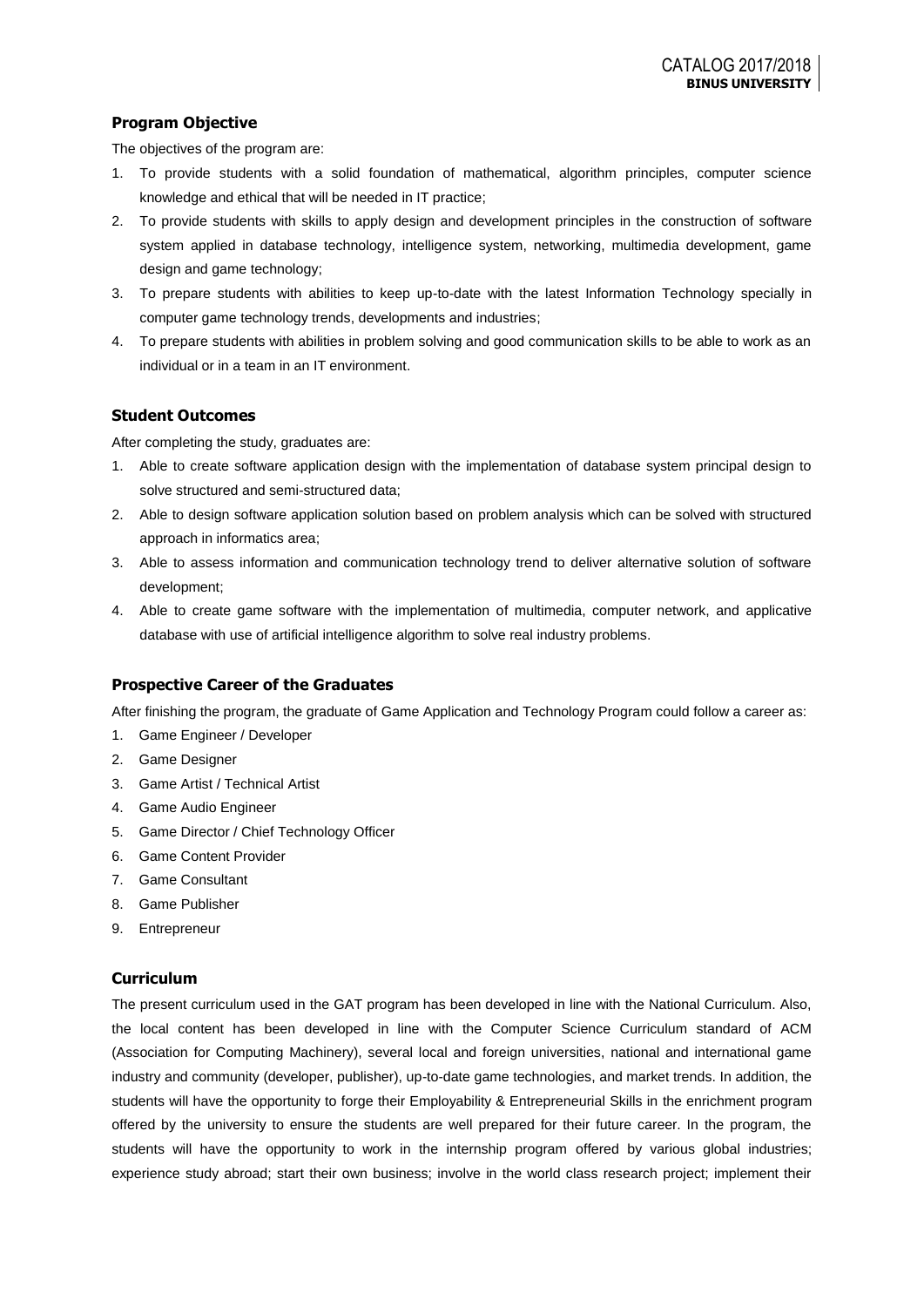skills in the community development program. With these, our graduates are expected to be able to compete at both national and international level. Generally, the subjects of the curriculum are divided into these following groups of subjects:

#### **Core Computer Science Group**

The objective of this group is to provide grounding in GAT program through practice as well as the applied theory which is required by business both now and in the future. The subjects included are programming, algorithm design and analysis, software engineering, databases, computer graphs, interactive multimedia, computer and human interaction, operation system, Game Art, Game Programming, and Game Design.

#### **Science**

The objective of this group is to provide an understanding of mathematics as one of the principal foundations of computer science. Another objective is to give an understanding of scientific methodology (data collection, hypothesis, market research, analysis) in problem-solving.

#### **Professional Practices**

The objective of this group is to develop the personal strengths of the student and to provide him or her with a professional character, professionalism in their field, management skills, oral and written communication skills, understanding of business ethic, ability to work as a team, and to develop a "Binusian" Character.

#### **The Field of GAT Subject**

The objective is to give the students a solid foundation of software development skills and to introduce the specific skills needed for developing game applications. The students are expected to develop their skills and master the techniques which will allow them to conduct research for both their thesis and to continue their studies.

#### The field of GAT subjects:

- 1. Game Programming: to explore the various programming techniques and algorithm in game using industrystandard software and game engine.
- 2. Game Art: to explore various methodologies and techniques of game art and learn how to transform your art into assets for computer games and related industries using the latest technology and industry-standard software (2D and 3D, animation, modeling, character design).
- 3. Game Design: to explore the various methodologies and techniques of game story design, level design, gameplay design, human and computer interaction design.

All students of GAT program must follow these three fields to become our eligible graduates. The objective of these fields is to provide the students with the knowledge and skills required by business & industry and who wants to develop their own game company.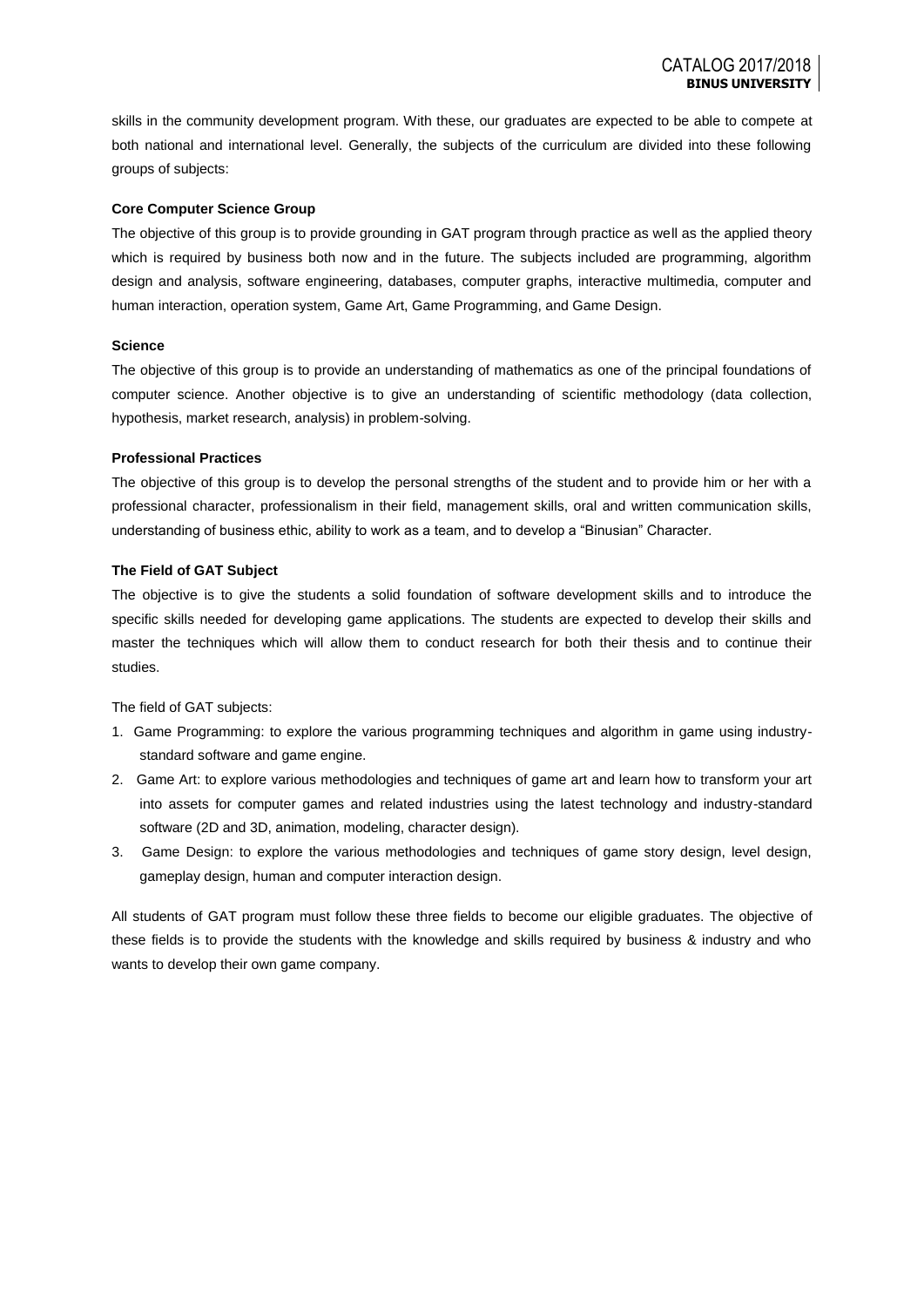| COUI SE SU UCLUI E<br>Sem | Code                         | <b>Course Name</b>                         | SCU            | <b>Total</b>                |
|---------------------------|------------------------------|--------------------------------------------|----------------|-----------------------------|
|                           | CHAR6013                     | Character Building: Pancasila              | 2              |                             |
|                           | <b>MATH6025</b>              | <b>Discrete Mathematics</b>                | 4              |                             |
|                           | <b>MATH6030</b>              | Linear Algebra                             | $\overline{2}$ |                             |
|                           | <b>COMP6047</b>              | Algorithm and Programming*                 | 4/2            |                             |
|                           | STAT6026                     | <b>Probability and Statistics</b>          | $\overline{2}$ | 20                          |
| 1                         | GAME6001                     | Introduction to Game Technology*           | $\overline{2}$ |                             |
|                           |                              | <b>English University Courses I</b>        |                |                             |
|                           | <b>ENGL6128</b>              | English in Focus                           | $\overline{2}$ |                             |
|                           | <b>ENGL6130</b>              | English for Business Presentation          | $\overline{2}$ |                             |
|                           | <b>CHAR6014</b>              | Character Building: Kewarganegaraan        | $\overline{2}$ |                             |
|                           | <b>MATH6031</b>              | Calculus                                   | 4              |                             |
|                           | COMP6048                     | Data Structures                            | 4/2            |                             |
|                           | GAME6002                     | Game Design*                               | $\overline{2}$ |                             |
| $\overline{2}$            | GAME6004                     | Object Oriented Game Programming*          | 2/2            | 21                          |
|                           | <b>LANG6061</b>              | Indonesian                                 | $\mathbf{1}$   |                             |
|                           |                              | <b>English University Courses II</b>       |                |                             |
|                           | <b>ENGL6129</b>              | English Savvy                              | $\overline{2}$ |                             |
|                           | <b>ENGL6131</b>              | English for Written Business Communication | $\overline{2}$ |                             |
|                           | CHAR6015                     | Character Building: Agama                  | $\overline{2}$ |                             |
|                           | COMP6049                     | Algorithm Design and Analysis              | 4              |                             |
|                           | <b>ENTR6003</b>              | Entrepreneurship I                         | $\overline{2}$ |                             |
| 3                         | GAME7029                     | 2D Game Programming*                       | 4              | 20                          |
|                           | GAME6033                     | Storyboarding & Concept Art*               | $\overline{c}$ |                             |
|                           | COMP6056                     | Program Design Methods                     | 4              |                             |
|                           | GAME6012                     | User Experiences*                          | $\overline{2}$ |                             |
|                           | GAME6050                     | Game Engine Programming*                   | $\overline{2}$ |                             |
|                           | CPEN6109                     | <b>Computer Networks</b>                   | 2/2            |                             |
|                           | <b>ISYS6280</b>              | Database Systems                           | 4/2            |                             |
| 4                         | <b>COMP6228</b>              | Artificial Intelligence                    | 4              | 24                          |
|                           | COMP6230                     | Software Engineering*/**                   | 4              |                             |
|                           | GAME7044                     | 2D Animation*                              | 2/2            |                             |
|                           | COMP6153                     | <b>Operating System</b>                    | 2/2            |                             |
|                           | <b>COMP6062</b>              | <b>Compilation Techniques</b>              | 4              |                             |
|                           | <b>ENTR6004</b>              | Entrepreneurship II                        | 2              |                             |
| 5                         | COMP6232                     | Human and Computer Interaction             | 2/2            | 24                          |
|                           | <b>GAME7045</b>              | Mobile & Web Game Programming*/**          | 4/2            |                             |
|                           | GAME6043                     | 3D Modeling for Games*                     | 2/2            |                             |
| 6                         | <b>Enrichment Program I</b>  |                                            | 15             | 15                          |
| $\overline{7}$            | <b>Enrichment Program II</b> |                                            | 16             | 16                          |
| 8                         | GAME6026                     | <b>Thesis</b>                              | 6              | 6                           |
|                           |                              |                                            |                | <b>TOTAL CREDIT 146 SCU</b> |

# **Course Structure**

*\*) This course is delivered in English*

*\*\*) Entrepreneurship Embedded*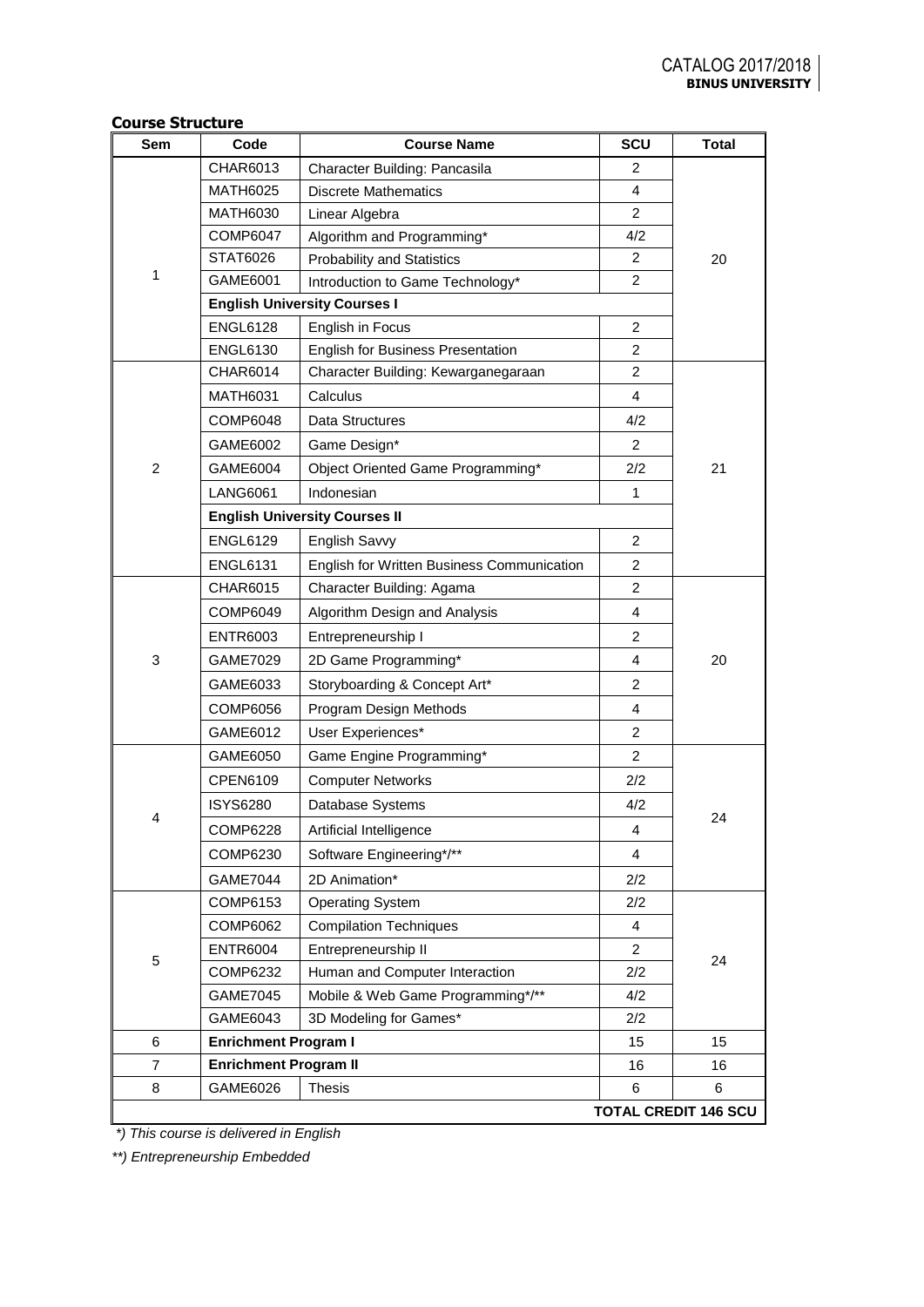### **English University Courses:**

- -) *For 1st Semester: English University Courses I, student with score BINUS UNIVERSITY English Proficiency Test less than 500 will take English in Focus, and student with score test greater than or equal to 500 will take English for Business Presentation*
- -) *For 2nd Semester: English University Courses II, student with score BINUS UNIVERSITY English Proficiency Test less than 500 will take English Savvy, and student with score test greater than or equal to 500 will take English for Written Business Communication*

## **Enrichment Program I (6th Semester) & Enrichment Program II (7th Semester):**

-)*Student will take one of enrichment program tracks (off campus).*

|                |   |           |             | Semester 6   |           |      |   |           |              | Semester 7   |           |      |
|----------------|---|-----------|-------------|--------------|-----------|------|---|-----------|--------------|--------------|-----------|------|
| <b>Track</b>   |   | <b>RS</b> | <b>ENTR</b> | CD           | <b>SA</b> | *etc |   | <b>RS</b> | <b>ENTR</b>  | <b>CD</b>    | <b>SA</b> | *etc |
| 1              | v |           |             |              |           |      | v |           |              |              |           |      |
| 2              |   | v         |             |              |           |      |   | v         |              |              |           |      |
| 3              |   |           | v           |              |           |      |   |           | $\mathsf{v}$ |              |           |      |
| 4              |   |           |             | v            |           |      | v |           |              |              |           |      |
| 5              |   |           |             | $\mathsf{V}$ |           |      |   |           |              | v            |           |      |
| 6              |   |           |             | v            |           |      |   |           |              |              | v         |      |
| $\overline{7}$ |   |           |             |              | v         |      | v |           |              |              |           |      |
| 8              |   |           |             |              | v         |      |   |           |              | v            |           |      |
| 9              |   |           |             |              | v         |      |   |           |              |              | v         |      |
| 10             |   |           |             |              |           | v    | v |           |              |              |           |      |
| 11             |   |           |             |              |           | v    |   |           |              | $\mathsf{v}$ |           |      |
| 12             |   |           |             |              |           | ۷    |   |           |              |              | v         |      |

## **Enrichment Track Scheme**

Notes:

I : Internship

RS : Research

ENTR : Entrepreneurship

CD : Community Development

SA : Study Abroad

\*etc : Department specific needs

Notes:

Student can choose one of the available tracks

## **Enrichment Internship Track**

| Code                                    | <b>Course Name</b>                        | <b>SCU</b> | Total |  |
|-----------------------------------------|-------------------------------------------|------------|-------|--|
| <b>Enrichment Program I</b>             |                                           |            |       |  |
| GAME6061                                | Game Industry Experience                  | 8          | 15    |  |
| GAME6066                                | Game Production in Industry               | 4          |       |  |
| GAME6067<br><b>EES</b> in Game Industry |                                           | 3          |       |  |
| <b>Enrichment Program II</b>            |                                           |            |       |  |
| GAME6062                                | Game Development Practice in Industry     | 8          | 16    |  |
| GAME6063                                | <b>EES in Game Development Experience</b> | 4          |       |  |
| GAME6064                                | Game Research in Industry                 |            |       |  |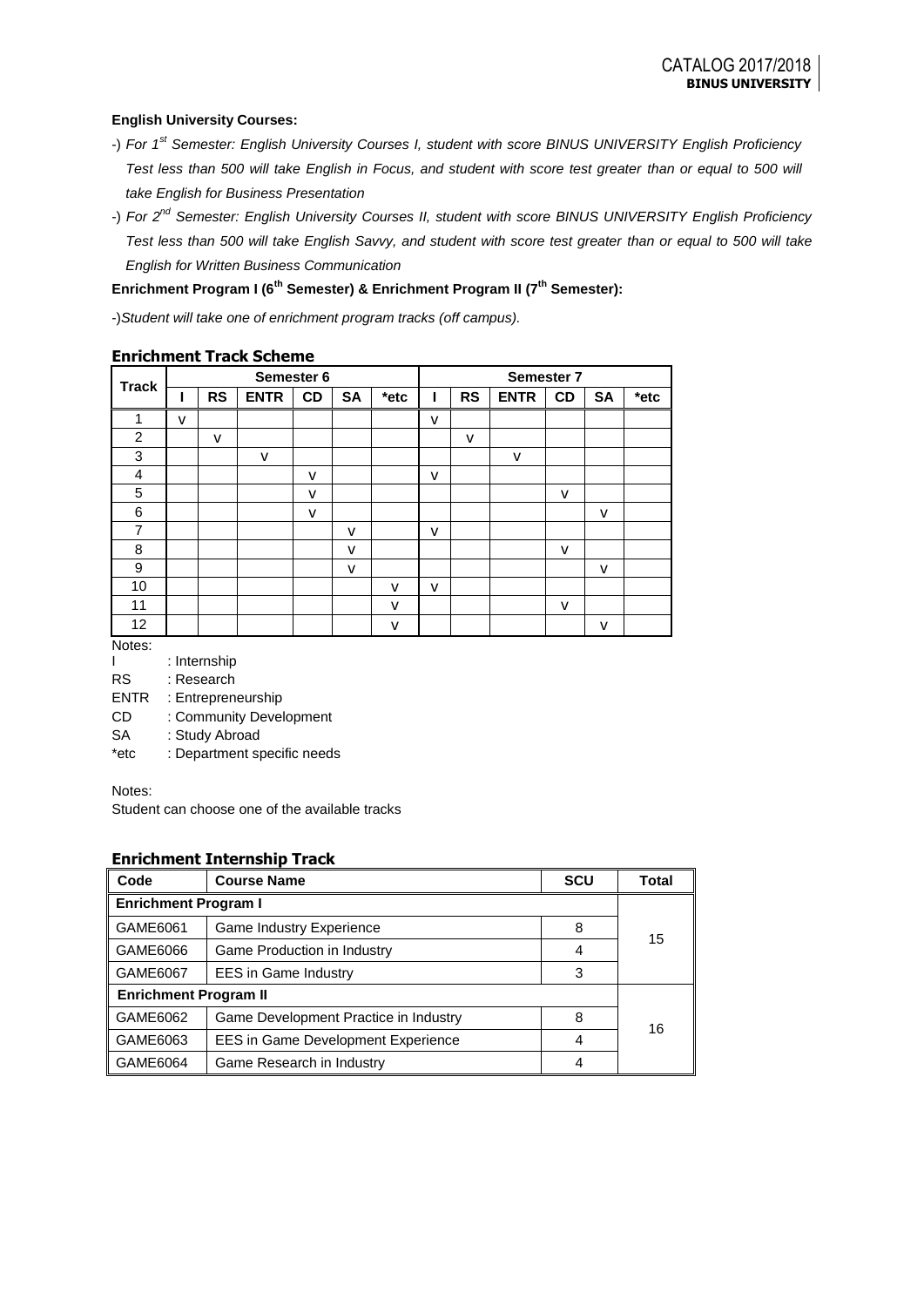# **Enrichment Entrepreneurship Track**

| Code                                                                             | <b>Course Name</b>                                                          | <b>SCU</b>     | <b>Total</b> |  |  |  |
|----------------------------------------------------------------------------------|-----------------------------------------------------------------------------|----------------|--------------|--|--|--|
| <b>Enrichment Program I</b>                                                      |                                                                             |                |              |  |  |  |
| <b>ENTR6329</b>                                                                  | <b>Business Start Up</b>                                                    | 8              |              |  |  |  |
| <b>ENTR6159</b>                                                                  | Business Model & Validation in Game Technology                              | 2              | 15           |  |  |  |
| <b>ENTR6160</b>                                                                  | Launching New Venture in Game Technology                                    | 2              |              |  |  |  |
| EES in New Game Application and Technology<br><b>ENTR6380</b><br><b>Business</b> |                                                                             | 3              |              |  |  |  |
| <b>Enrichment Program II</b>                                                     |                                                                             |                |              |  |  |  |
| <b>ENTR6357</b>                                                                  | Growing a Business                                                          | 8              |              |  |  |  |
| Lean Start Up & Business Plan in<br>Game<br><b>ENTR6161</b><br>Technology        |                                                                             | $\overline{2}$ | 16           |  |  |  |
| <b>ENTR6162</b><br>Venture Capital in Game Technology                            |                                                                             | $\overline{2}$ |              |  |  |  |
| <b>ENTR6368</b>                                                                  | Game Application and Technology<br>EES.<br>in<br><b>Business Experience</b> | 4              |              |  |  |  |

# **Enrichment Research Track**

| Code                         | <b>Course Name</b>                                                                 | <b>SCU</b> | Total |  |  |
|------------------------------|------------------------------------------------------------------------------------|------------|-------|--|--|
| <b>Enrichment Program I</b>  |                                                                                    |            |       |  |  |
| <b>RSCH6244</b>              | Research Experience I                                                              |            |       |  |  |
| <b>RSCH6119</b>              | Scientific Writing I in Game Technology                                            | 4          | 15    |  |  |
| <b>RSCH6291</b>              | Global EES I (Team Work, Communication,<br>Problem Solving & Decision Making)      | 3          |       |  |  |
| <b>Enrichment Program II</b> |                                                                                    |            |       |  |  |
| <b>RSCH6259</b>              | Research Experience II                                                             | 8          |       |  |  |
| <b>RSCH6120</b>              | Scientific Writing II in Game Technology                                           | 4          | 16    |  |  |
| <b>RSCH6267</b>              | Global EES II (Self-Management, Planning &<br>Organizing, Initiative & Enterprise) | 4          |       |  |  |

# **Enrichment Community Development Track**

| Code                                                                                                        | <b>Course Name</b>                                                                                            | <b>SCU</b> | Total |  |  |
|-------------------------------------------------------------------------------------------------------------|---------------------------------------------------------------------------------------------------------------|------------|-------|--|--|
| <b>Enrichment Program I</b>                                                                                 |                                                                                                               |            |       |  |  |
| <b>CMDV6160</b>                                                                                             | Community Outreach Project Implementation                                                                     | 8          |       |  |  |
| <b>CMDV6045</b>                                                                                             | Community Outreach Project Design in Game<br>Technoloav                                                       | 4          | 15    |  |  |
| Employability and Entrepreneurial Skills in Game<br><b>CMDV6204</b><br>Application and Technology Community |                                                                                                               | 3          |       |  |  |
| <b>Enrichment Program II</b>                                                                                |                                                                                                               |            |       |  |  |
| <b>CMDV6185</b>                                                                                             | Community Development Project Implementation                                                                  | 8          |       |  |  |
| Community Development Project Design in Game<br><b>CMDV6046</b><br>Technology                               |                                                                                                               | 4          | 16    |  |  |
| <b>CMDV6194</b>                                                                                             | Employability and Entrepreneurial Skills in Game<br>Application and<br>Technology<br>Community<br>Development | 4          |       |  |  |